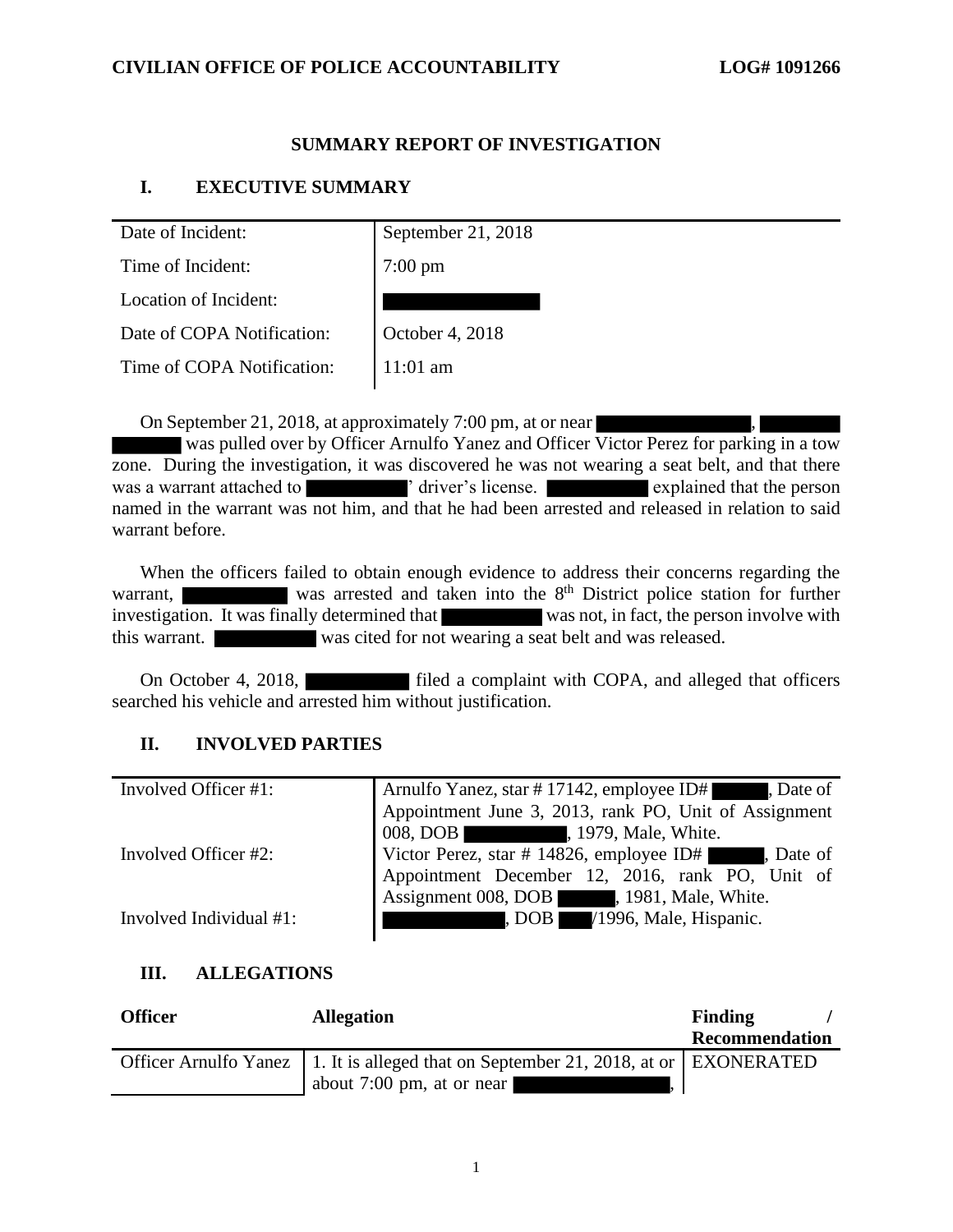|                             | Officer Arnulfo Yanez arrested<br>without justification. |                   |
|-----------------------------|----------------------------------------------------------|-------------------|
| <b>Officer Victor Perez</b> | 1. It is alleged that on September 21, 2018, at or       | <b>EXONERATED</b> |
|                             | about 7:00 pm, at or near                                |                   |
|                             | Officer Victor Perez arrested                            |                   |
|                             | without justification.                                   |                   |
|                             | 2. It is alleged that on September 21, 2018, at or       |                   |
|                             | about 7:00 pm, at or near                                |                   |
|                             | Officer Victor Perez searched                            |                   |
|                             | vehicle during a traffic stop without justification.     |                   |

## **IV. APPLICABLE RULES AND LAWS**

#### Rules

1. RULE 2-Any action or conduct which impedes the Department's efforts to achieve its policy and goals or brings discredit upon the Department.

#### Special Orders

1. S06-01-04 *Arrestee Identification Process*

#### State Laws

- 1. *People v. Stout*, 106 Ill.2d 77, 88 (1985)
- 2. *United States v. Richards*, 719 F.3d 746 (7<sup>th</sup> Cir. 2013)
- 3. 725 ILCS 5/107-2, *Arrest by peace officer*.

### **INVESTIGATION <sup>1</sup>**

#### **a. Interviews**

**2**

COPA interviewed on October 4, 2018 at approximately 11:22 am. He explained that on September 21, 2018 at approximately 7:00 pm, he drove down 63<sup>rd</sup> St., and parked in what he called a "no-tow" zone. Police watched him exit his vehicle, waited for him to return from visiting a store, and pulled him over after he drove away and turned the corner.<sup>3</sup> The officer, now known as Officer Yanez, asked him if he knew he was illegally parked, and he responded in the affirmative, and explained that he quickly ran into the store.<sup>4</sup> provided the officers with his driver's license and insurance and stepped out of the vehicle. Officer Yanez then performed a search of the vehicle and a pat-down on . He did not obtain

<sup>&</sup>lt;sup>1</sup> COPA conducted a thorough and complete investigation. The following is a summary of the material evidence gathered and relied upon in our analysis.

 $2$  Att. 11.

<sup>&</sup>lt;sup>3</sup> Att. 11 at 02:40.

<sup>4</sup> Att. 11 at 03:20.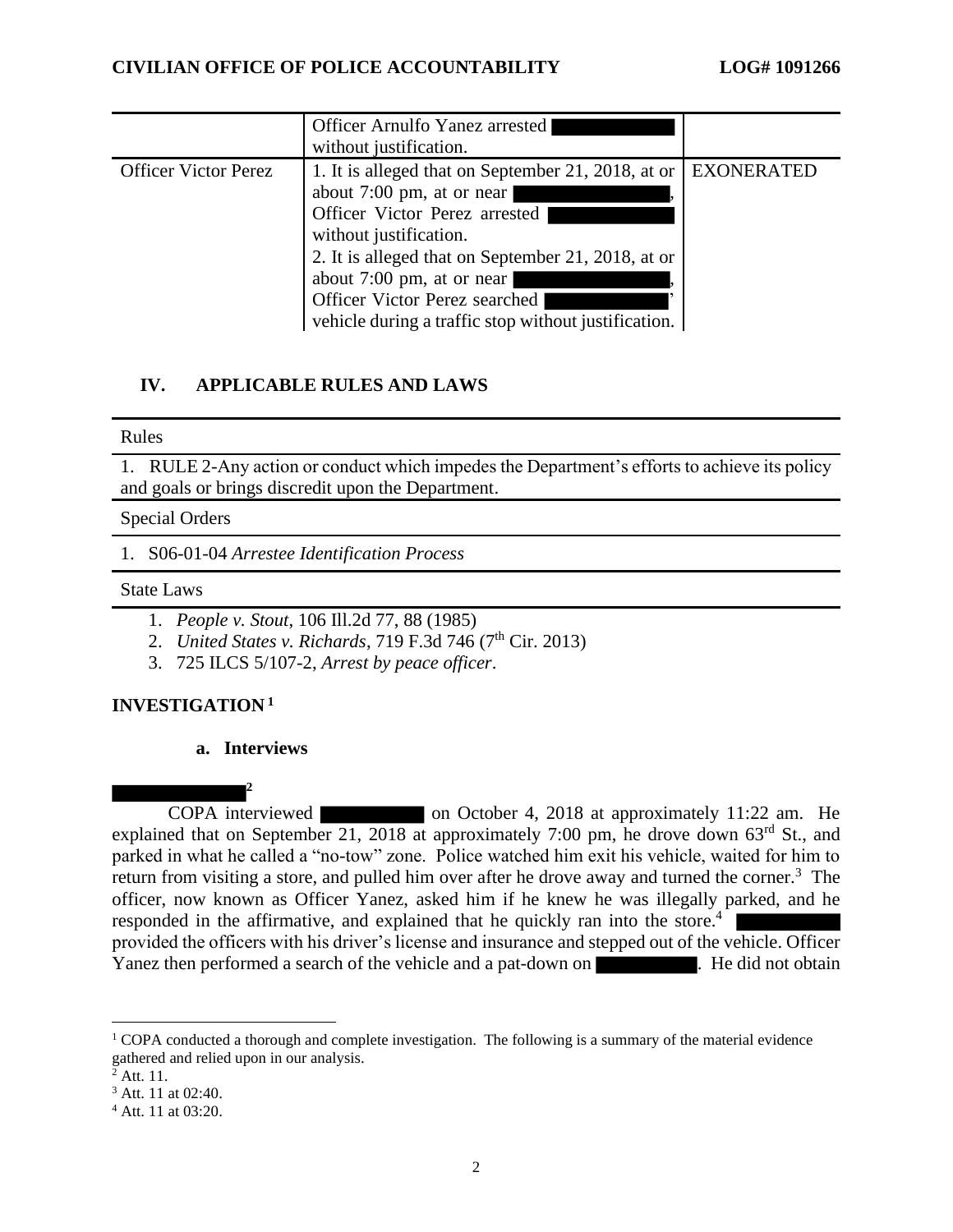' permission to search the vehicle, and he asked where the drugs and guns were. 5

When Officer Yanez was ready to perform a check of his driver's license, informed him that a warrant may show up for a person who allegedly stole his identity. This person had the same first name, last name, middle initial and date of birth.<sup>6</sup> provided a piece of paper with information that was meant to help the officers recognize he was not the person described in the warrant.<sup>7</sup> He was provided this piece of paper by other officers because he had already been wrongfully arrested, more than once, in regard to the same warrant. Officer Yanez asked questions about the situation then called a sergeant for advice. The sergeant instructed the officer to do what he wanted to do. was handcuffed, and after a transport unit arrived, the officers proceeded to take him into the police station.

Once in the station, officers began to process him and check his FBI, SID, and other numbers. The officer performing the check called the FBI for verification and then stated that was not the person described in the warrant.<sup>8</sup> was issued citations and then let go.

#### **b. Digital Evidence**

#### **Body Worn Camera<sup>9</sup>**

Dash cam video captured the police vehicle, driven by Officer Yanez, pull out of an alley, turn right and stop behind two vehicles waiting at a stop sign.<sup>10</sup> Once those two vehicles proceeded, a third vehicle, that was parked at the curb near the stop sign, pulled away from the curb and turned right. Officer Yanez followed the vehicle, which pulled over to the curb about a block away.<sup>11</sup>

The officers exited the police vehicle, and Officer Yanez approached the driver's side of the vehicle, and Officer Perez approached the passenger side.<sup>12</sup> Officer Yanez asked to put out his cigarette as handed him his driver's license.<br>was not wearing a seatbelt.<sup>13</sup> He told that the reason he was stopped was because he was that the reason he was stopped was because he was parked in the tow zone near stop sign and was in the crosswalk. Officer Yanez asked for his insurance and then asked why his vehicle "smelled like weed", to which responded that he smoked yesterday at work. <sup>14</sup> Officer Yanez then asked if he had any guns or drugs in the vehicle to which answered no. When handed Officer Yanez his insurance card, he was informed the insurance expired in May.<sup>15</sup>

<sup>5</sup> Att. 11 at 15:20.

<sup>6</sup> Att. 11 at 03:48.

<sup>7</sup> Att. 11 at 08:20

<sup>8</sup> Att. 11 at 04:55.

 $9$  Att. 17.

<sup>10</sup> Att. 17-Dash Cam 1 at 00:01.

<sup>11</sup> Att. 17-Dash Cam at 01:04.

<sup>12</sup> Att. 17-BWC Yanez at 00:40.

<sup>13</sup> Att. 17-BWC Yanez at 00:53.

<sup>&</sup>lt;sup>14</sup> Att. 17-BWC Yanez at 01:10. At 01:25 Officer Yanez mentioned that the odor of marijuana was strong.

<sup>15</sup> Att. 17-BWC Yanez at 01:50.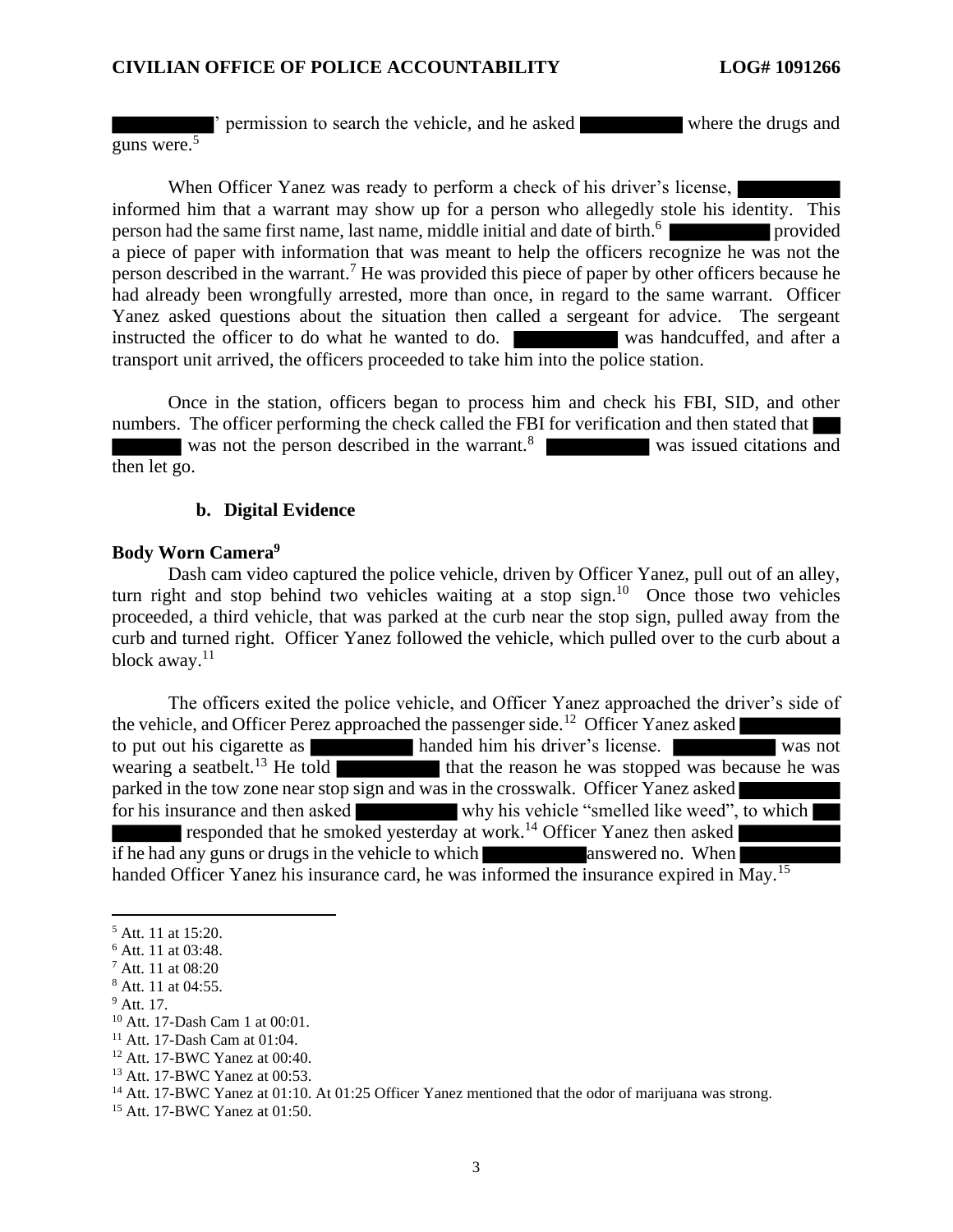exited the vehicle upon command and was asked again if there was anything in the vehicle, like guns or drugs, to which he gave a negative response. The relocated to the rear of his vehicle and was handcuffed while Officer Perez searched his vehicle, including the center console and glove compartment.<sup>16</sup> No firearms or contraband were found.

Officer Yanez went back to his police vehicle to run **the act of the state of the vehicle** of driver's license and was informed there may be a warrant that comes up for someone other than him.<sup>17</sup> explained there was a warrant for a person, with the same name and date of birth but lived in Champaign. was arrested for the warrant, multiple times, and was already released.<sup>18</sup> The right person was never arrested and there was no photo to use for comparison. gave Officer Yanez a piece of paper on which different FBI numbers were written to help show he was not the person named in the warrant.<sup>19</sup>

Officers Yanez and Perez discussed the matter, and stated that the warrant, which was for failure to appear on a domestic battery, was still connected to ' driver's license. The person named in the warrant was 6 feet tall and 180 pounds, which did not describe who was 5 feet nine inches tall and 130 pounds. Officer Perez called a sergeant to the scene and explained the circumstances of the warrant; that the person likely stole identity, and had the same first name, middle initial, last name and date of birth. Officer Perez and the Sergeant went back to the police vehicle and found that the warrant still showed  $\mathbf{\mathsf{r}}$  photo.<sup>20</sup> The Sergeant said it is on the situation, which was ongoing for some five years, and the officers decided to take into the station so they could conduct further investigation.

#### **OEMC Recording**

It was reported that had a valid driver's license and a warrant out of South Champaign County for Domestic Battery.<sup>21</sup> The information came from the Hot Desk.

*This area intentionally left blank*

#### **Photos**

<sup>16</sup> Att. 17-BWC Perez 1 at 01:46-05:00.

<sup>17</sup> Att. 17-BWC Yanez at 03:09.

<sup>18</sup> Att. 17-BWC Perez 1 at 08:00.

<sup>19</sup> Att. 17-BWC Perez 1 at 08:29-09:48 and at 13:15.

<sup>20</sup> Att. 17-BWC Perez 1 at 16:45.

<sup>21</sup> Att. 4 at 12:02.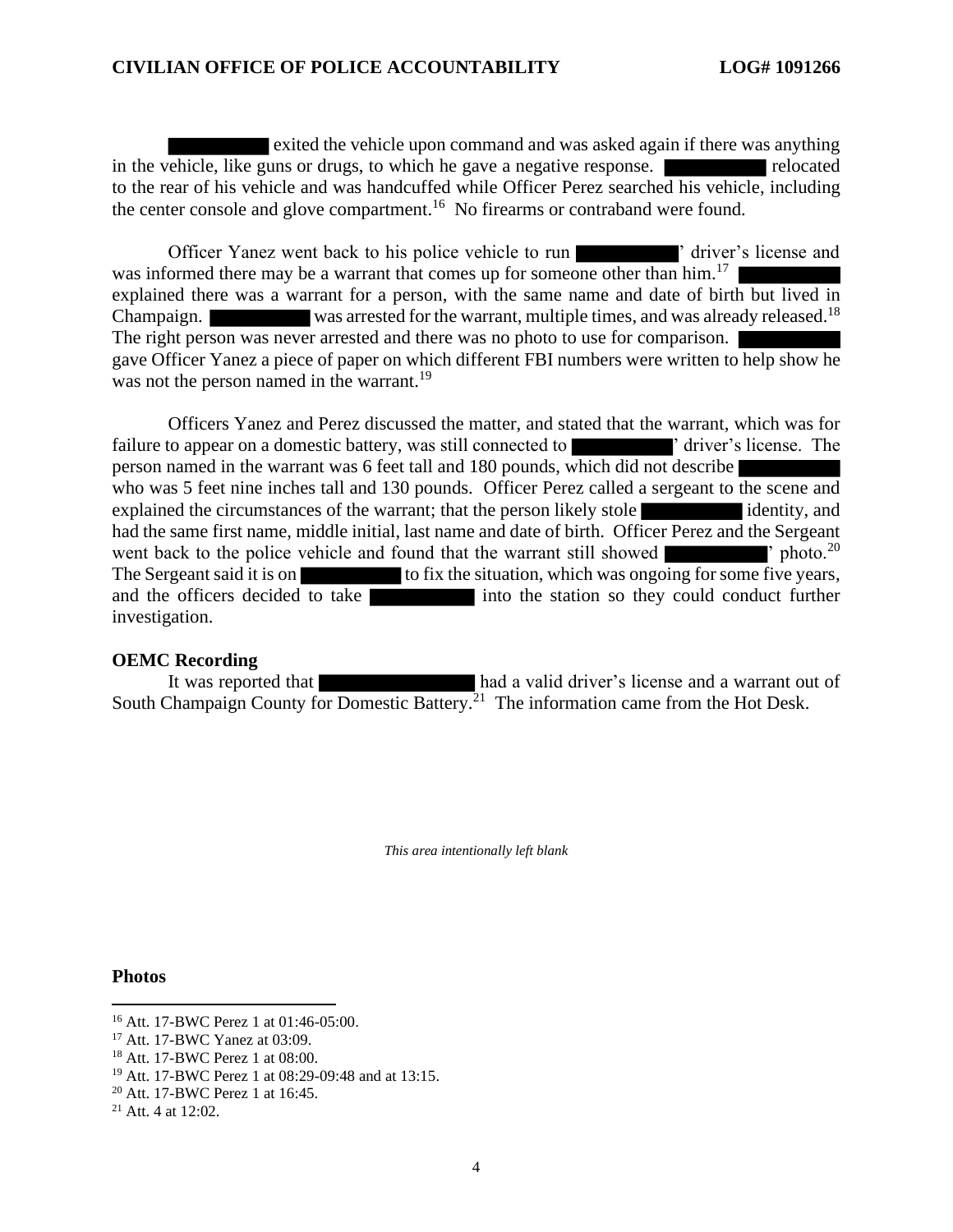Photo of where was Google Earth photo of same parked prior to being curbed by corner. Police.



## **Screen Shot of Ticket Information**



**Screen Shot of not wearing seatbelt** 



### **c. Documentary Evidence**

According to the **Arrest Report**, CB# , on September 21, 2018, at approximately 7:13 pm was arrested at or near and cited under 725 ILCS 5.0/110-3 Issuance of Warrant and 625 ILCS 5.0/12-603.1 Driver/Seatbelt/Child 6<16. The original arrest warrant,  $\blacksquare$ , dated March 31, 2016, was reported as good in Cook County per Officer Osbourn #19675. In the narrative section it was reported that the officers observed the subject commit a minor traffic violation for failure to wear a seat belt. The officers curbed the vehicle and a name check through LEADS uncovered an active warrant for failure to appear. The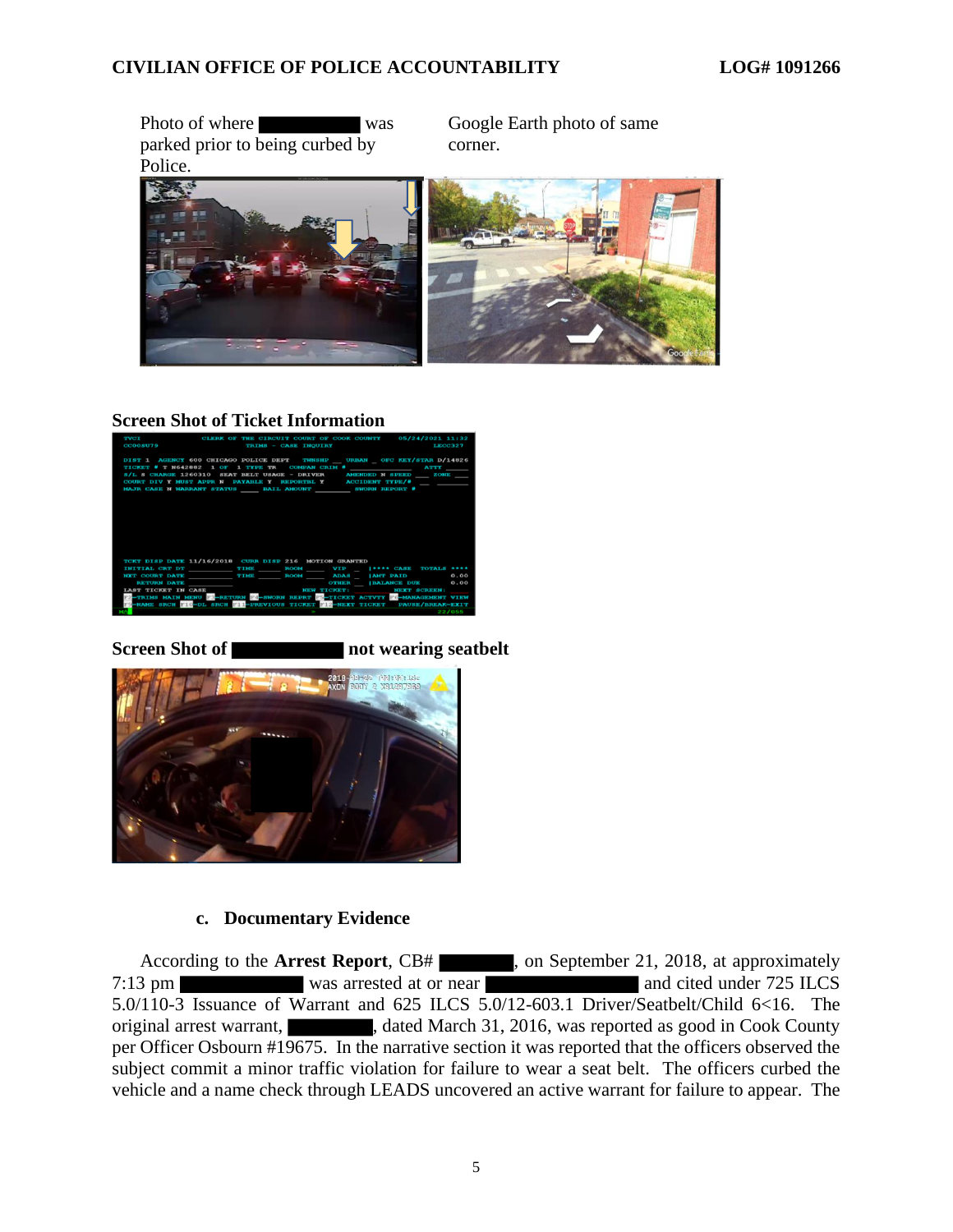subject was taken in to the 008<sup>th</sup> District for further processing. The Watch Commander stated that was released without charging because further investigation determined that he was not the person identified in the afore mentioned warrant.<sup>22</sup>

## **V. LEGAL STANDARD**

For each Allegation COPA must make one of the following findings:

- 1. Sustained where it is determined the allegation is supported by a preponderance of the evidence;
- 2. Not Sustained where it is determined there is insufficient evidence to prove the allegations by a preponderance of the evidence;
- 3. Unfounded where it is determined by clear and convincing evidence that an allegation is false or not factual; or
- 4. Exonerated where it is determined by clear and convincing evidence that the conduct descried in the allegation occurred, but it is lawful and proper.

A **preponderance of evidence** can be described as evidence indicating that it is **more likely than not** that the conduct reviewed complied with Department policy. *See Avery v. State Farm Mutual Automobile Insurance Co.*, 216 Ill. 2d 100, 191 (2005), (a proposition is proved by a preponderance of the evidence when it has found to be more probably true than not). If the evidence gathered in an investigation establishes that it is more likely that the conduct complied with Department policy than that it did not, even if by a narrow margin, then the preponderance of the evidence standard is met.

**Clear and convincing evidence** is a higher standard than a preponderance of the evidence but lower than the "beyond-a-reasonable doubt" standard required to convict a person of a criminal offense. See *e.g.*, *People v. Coan*, 2016 IL App (2d) 151036 (2016). Clear and Convincing can be defined as a "degree of proof, which, considering all the evidence in the case, produces the firm and abiding belief that it is highly probable that the proposition . . . is true." *Id*. at ¶ 28.

## **VI. ANALYSIS**

### **Officer Arnulfo Yanez**

COPA finds **Allegation #1**, that on September 21, 2018, at or about 7:00 pm, at or near , Officer Arnulfo Yanez arrested without justification, is not supported by the evidence and is **Exonerated**.

A peace officer may arrest a person when he has a warrant commanding that such a person be arrested, and a peace officer who executes a warrant of arrest in good faith beyond the geographical limitation of the warrant shall not be liable for false arrest. 725 ILCS 5/107-2. Furthermore, "whenever a name check or fingerprint check reveals that an arrestee is wanted on a warrant, the station supervisor will telephone the Central Warrant Unit and verify that the arrestee

 $22$  Att. 19.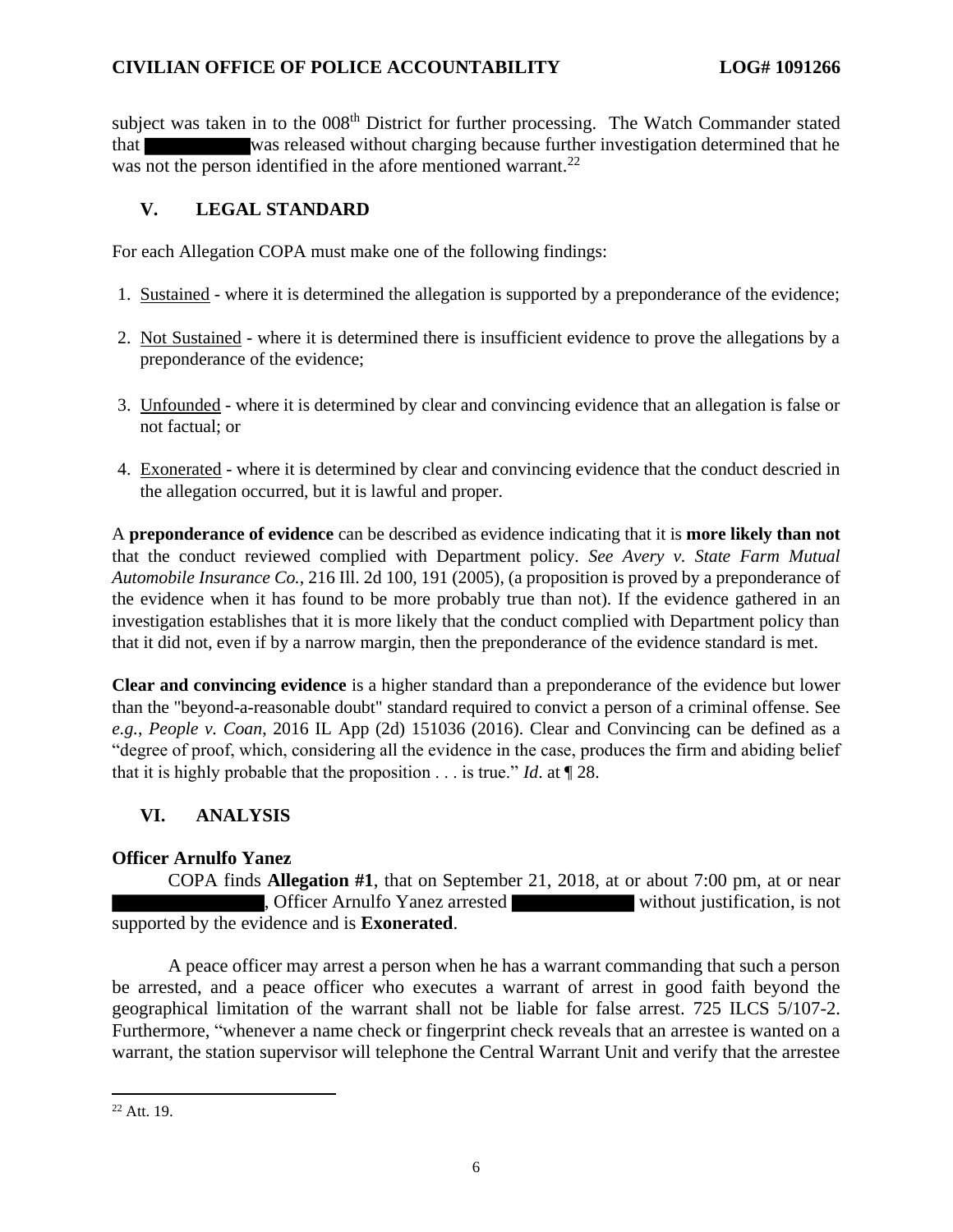and person wanted on the warrant are the same person." And, "the station supervisor will ensure that any IR number and physical description listed on the warrant matches the IR number on the Criminal History Sheet and the arrestee's physical description." S06-01-04 *Arrestee Identification Process*.

Secretary of State records reported that , the complainant in this case, had an active warrant for failure to appear in relation to a domestic incident. Although explained to the officers that his identity was stolen and he was not the person named in the warrant, the officers, using an abundance of caution and in good faith, decided to exercise their discretion and take to the police station for further investigation. Furthermore, CPD policy suggested that this was a permissible route to take in that S06-01-04 *Arrestee Identification Process* established that a station supervisor should be involved in the investigation. Therefore, this allegation is Exonerated.

#### **Officer Victor Perez**

COPA finds **Allegation #1**, that on September 21, 2018, at or about 7:00 pm, at or near , Officer Victor Perez arrested without justification is not supported by the evidence and is **Exonerated**.

The analysis for this allegation is consistent with that of Officer Yanez's Allegation #1 and is Exonerated.

COPA finds **Allegation #2**, that on September 21, 2018, at or about 7:00 pm, at or near , Officer Victor Perez searched ' vehicle during a traffic stop without justification is not supported by the evidence and is **Exonerated**.

Because automobiles may readily be driven away, it is often impossible for lawenforcement officers to obtain warrants for their search, and the courts have taken this factor into consideration in determining the reasonableness of the searches of automobiles. The detection of the odor of cannabis was not based on an unfounded assumption, but on the officers' training and experience, and a police officer's detection of controlled substances by their smell has been held to be a permissible method of establishing probable cause. This method of detection does not constitute an unconstitutional search. *People v. Stout*, 106 Ill.2d 77, 88 (1985). Furthermore, "When officers have such probable cause, the search may extend to 'all parts of the vehicle in which contraband or evidence could be concealed, including closed compartments, containers, packages, and trunks.'" *United States v. Richards*, 719 F.3d 746, 754 (7th Cir. 2013) (citing *United States v. Williams*, 627 F.3d 247, 251 (7th Cir. 2010).

In this case, both officers commented that they smelled a strong odor of cannabis emanating from the vehicle, and **a** admitted that he had smoked cannabis in his vehicle but claimed he did so the day before while at work. Although later alleged the search was performed without his permission or other justification, Officer Perez acted within policy and the law when he searched the entire passenger compartment, center console, and glove compartment. Therefore, the search was not unreasonable, and this allegation is Exonerated.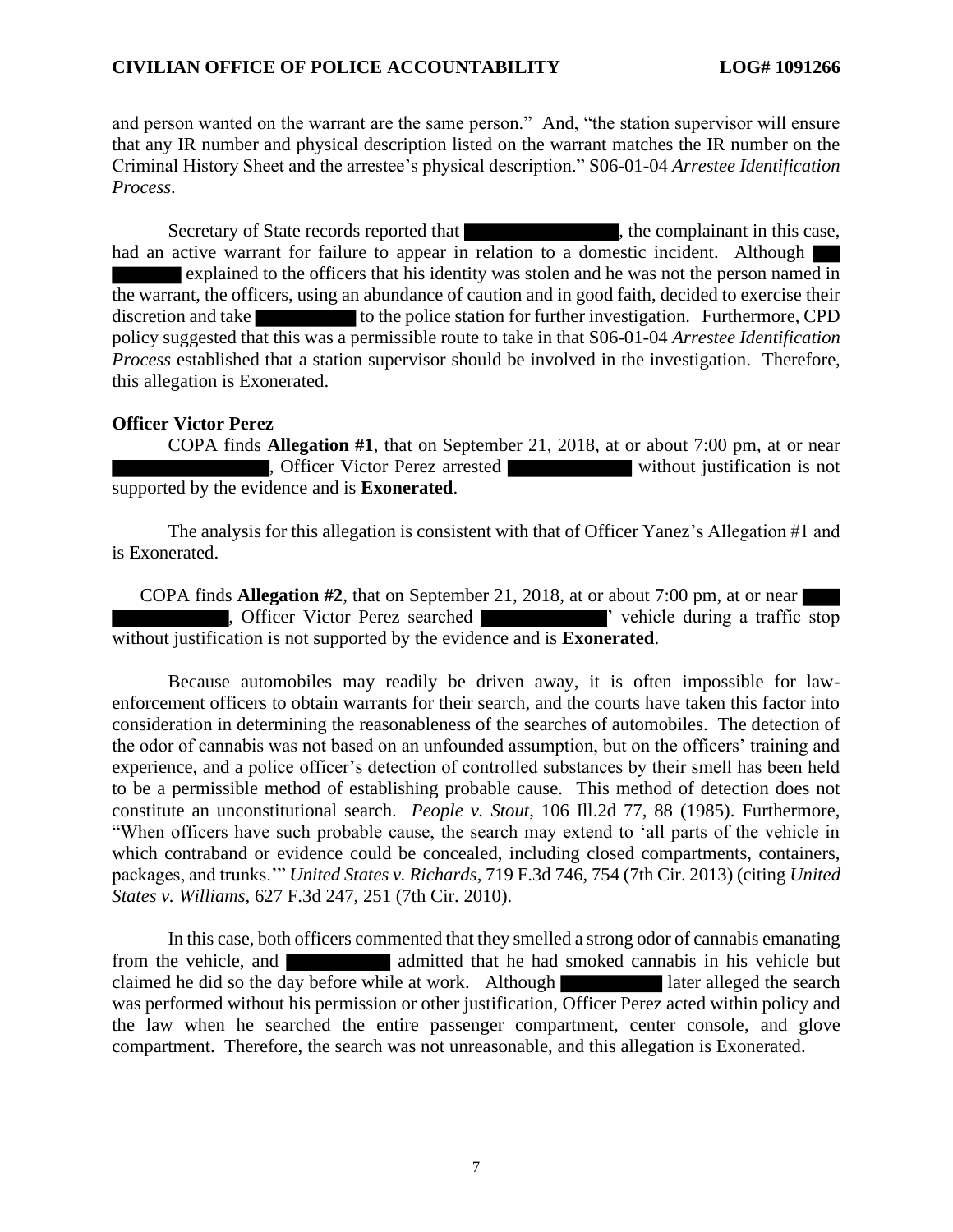# **VII. CONCLUSION**

Based on the analysis set forth above, COPA makes the following findings:

| <b>Officer</b>               | <b>Allegation</b>                                                                                                                                                        | <b>Finding</b><br><b>Recommendation</b> |
|------------------------------|--------------------------------------------------------------------------------------------------------------------------------------------------------------------------|-----------------------------------------|
| <b>Officer Arnulfo Yanez</b> | 1. It is alleged that on September 21, 2018, at or<br>about 7:00 pm, at or near<br>Officer Arnulfo Yanez arrested<br>without justification.                              | <b>EXONERATED</b>                       |
| <b>Officer Victor Perez</b>  | 1. It is alleged that on September 21, 2018, at or<br>about 7:00 pm, at or near<br>Officer Victor Perez arrested<br>without justification.                               | <b>EXONERATED</b>                       |
|                              | 2. It is alleged that on September 21, 2018, at or<br>about 7:00 pm, at or near<br>Officer Victor Perez searched<br>vehicle during a traffic stop without justification. | <b>EXONERATED</b>                       |

Approved:



5-27-2021

Angela Hearts-Glass *Deputy Chief Investigator* Date